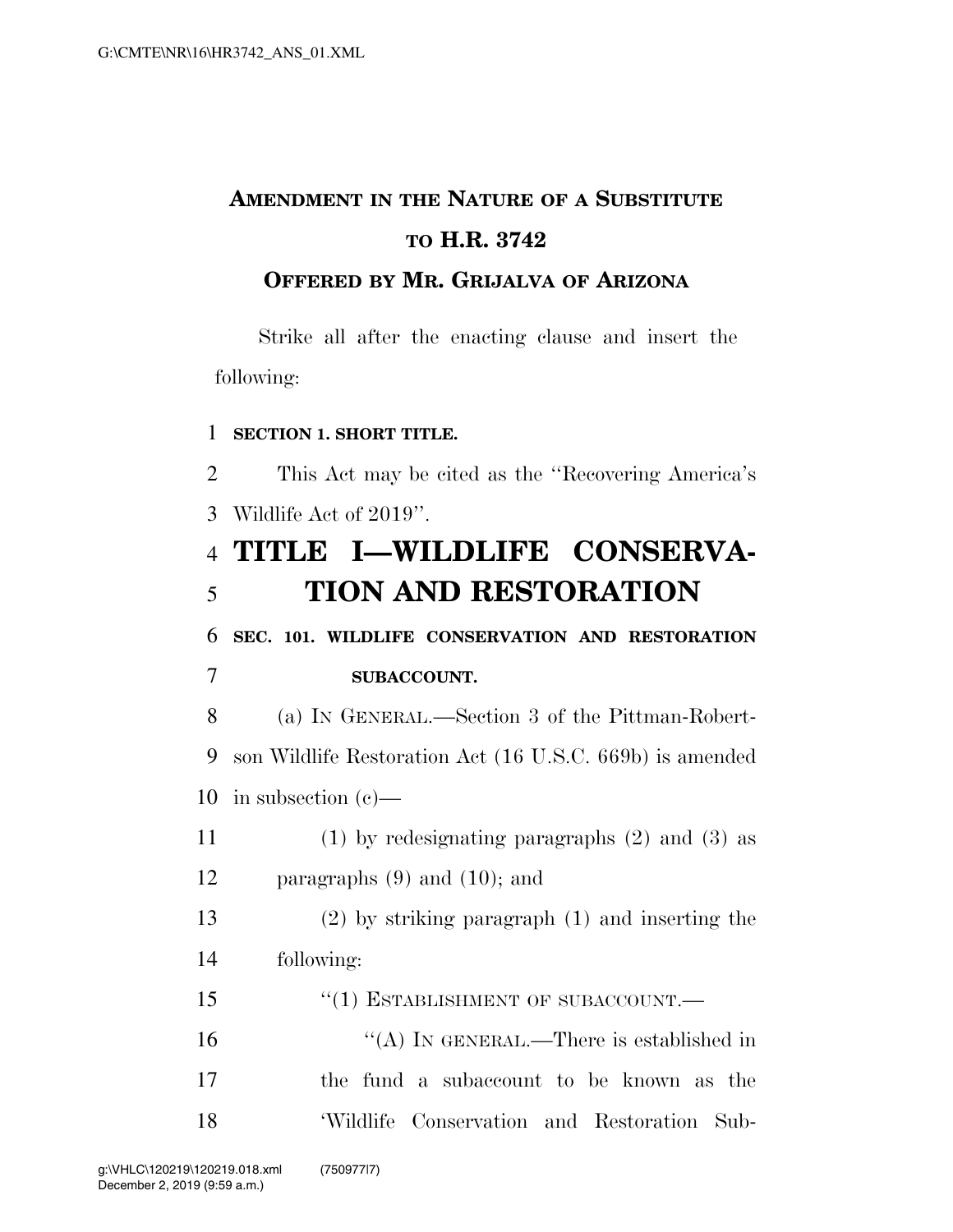| $\mathbf{1}$   | account' (referred to in this section as the 'Sub-  |
|----------------|-----------------------------------------------------|
| $\overline{2}$ | account').                                          |
| 3              | "(B) AVAILABILITY.—Amounts in the Sub-              |
| $\overline{4}$ | account shall be available without further ap-      |
| 5              | propriation, for each fiscal year, for apportion-   |
| 6              | ment in accordance with this Act.                   |
| 7              | "(C) DEPOSITS INTO SUBACCOUNT.—Be-                  |
| 8              | ginning in fiscal year 2020, the Secretary of the   |
| 9              | Treasury shall transfer $$1,300,000,000$ from       |
| 10             | the general fund of the treasury each fiscal year   |
| 11             | to the fund for deposit in the Subaccount.          |
| 12             | "(2) SUPPLEMENT NOT SUPPLANT.—Amounts               |
| 13             | transferred to the Subaccount shall supplement, but |
| 14             | not replace, existing funds available to the States |
| 15             | $from-$                                             |
| 16             | $\lq\lq$ the funds distributed pursuant to the      |
| 17             | Dingell-Johnson Sport Fish Restoration Act          |
| 18             | $(16 \text{ U.S.C. } 777 \text{ et seq.});$ and     |
| 19             | $\lq\lq$ (B) the fund.                              |
| 20             | $``(3)$ INNOVATION GRANTS.—                         |
| 21             | "(A) IN GENERAL.—The Secretary shall                |
| 22             | distribute 10 percent of funds apportioned from     |
| 23             | the Subaccount through a competitive grant          |
| 24             | program to State fish and wildlife departments,     |
| 25             | the District of Columbia fish and wildlife de-      |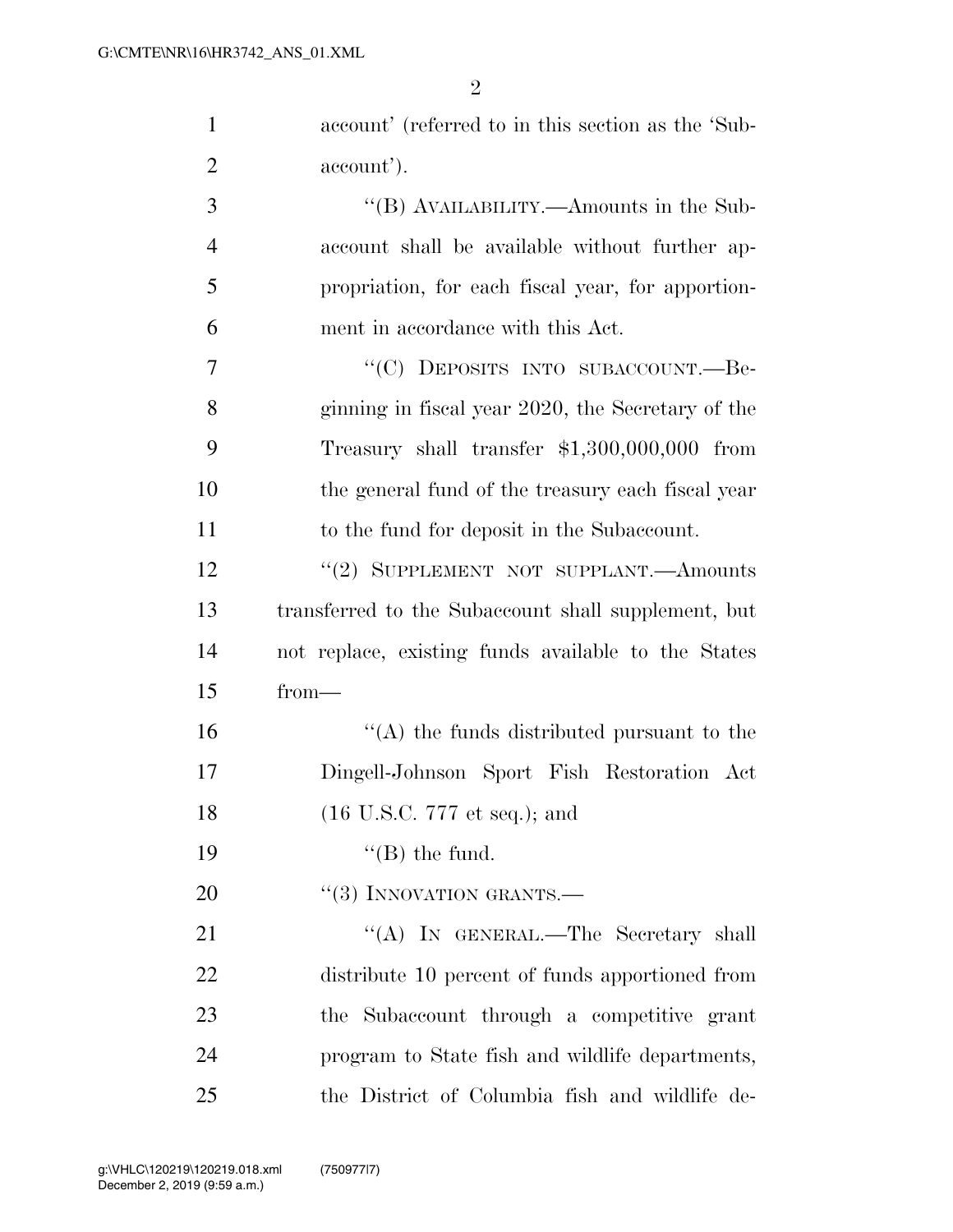partment, fish and wildlife departments of terri- tories, or to regional associations of fish and wildlife departments (or any group composed of 4 more than 1 such entity). ''(B) PURPOSE.—Such grants shall be pro- vided for the purpose of catalyzing innovation of techniques, tools, strategies, or collaborative partnerships that accelerate, expand, or rep- licate effective and measurable recovery efforts for species of greatest conservation need and species listed under the Endangered Species Act of 1973 (15 U.S.C. 1531 et seq.) and the habi-13 tats of such species. 14 ''(C) REVIEW COMMITTEE.—The Secretary shall appoint a review committee comprised of—  $\frac{1}{10}$  a State Director from each re- gional association of State fish and wildlife departments;  $\frac{1}{1}$  the head of a department respon-

 sible for fish and wildlife management in a territory; and

23  $\frac{1}{2}$   $\frac{1}{2}$  four individuals representing four different nonprofit organizations each of which is actively participating in car-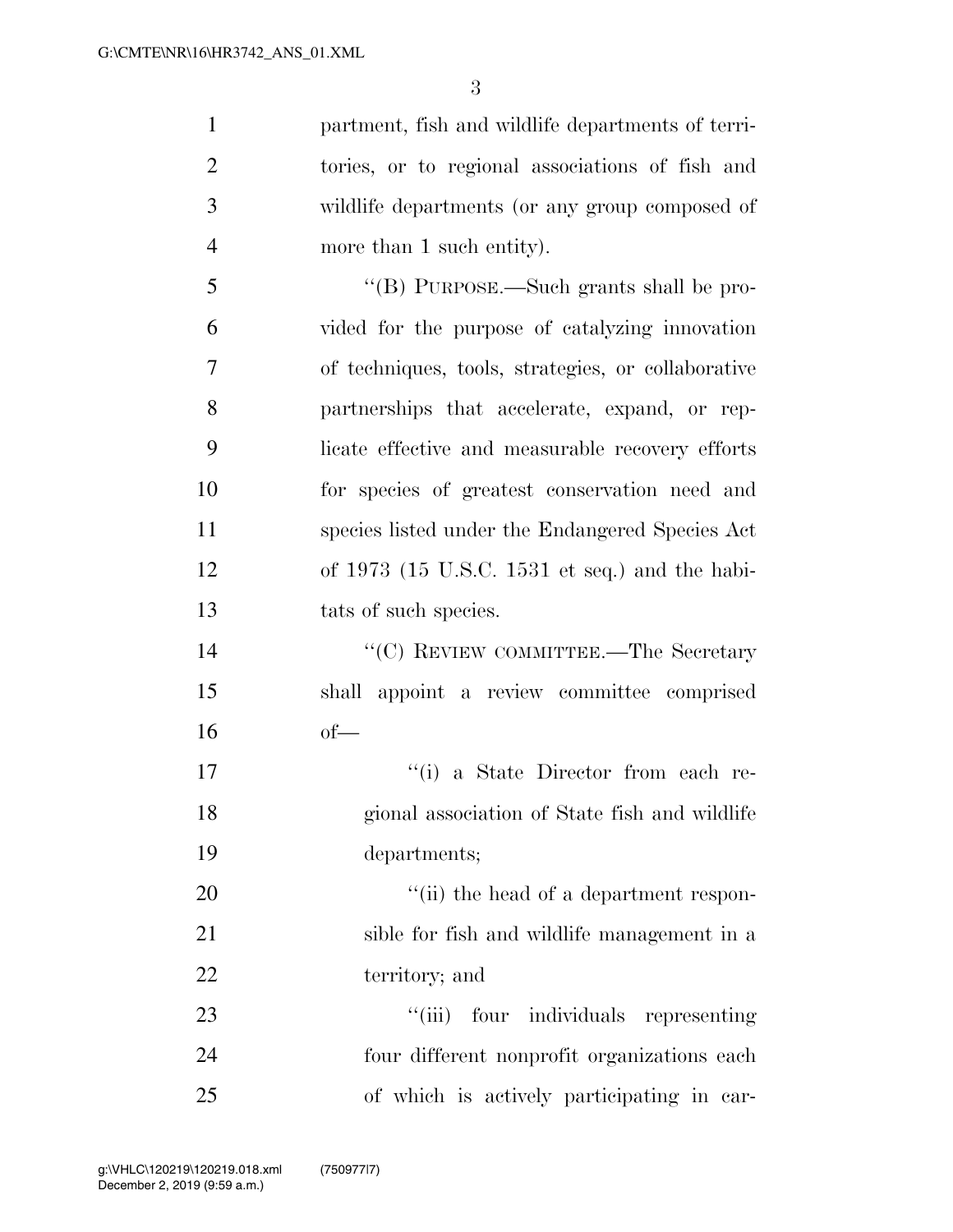|                | rying out wildlife conservation restoration      |
|----------------|--------------------------------------------------|
| 2              | activities using funds apportioned from the      |
| 3              | Subaccount.                                      |
| $\overline{4}$ | "(D) SUPPORT FROM UNITED STATES FISH             |
| 5              | AND WILDLIFE SERVICE.—The United States          |
| 6              | Fish and Wildlife Service shall provide any per- |
|                | sonnel or administrative support services nec-   |

 essary for such Committee to carry out its re-sponsibilities under this Act.

 $C(E)$  EVALUATION.—Such committee shall evaluate each proposal submitted under this paragraph and recommend projects for funding, giving preference to solutions that accelerate the recovery of species identified as priorities through regional scientific assessments of spe-cies of greatest conservation need.

17 "(4) USE OF FUNDS.—Funds apportioned from the Subaccount—

 $((A)$  shall be used to implement the Wild-20 life Conservation Strategy of a State, territory, or the District of Columbia, as required under section 4(d), by carrying out, revising, or en- hancing existing wildlife and habitat conserva- tion and restoration programs and developing and implementing new wildlife conservation and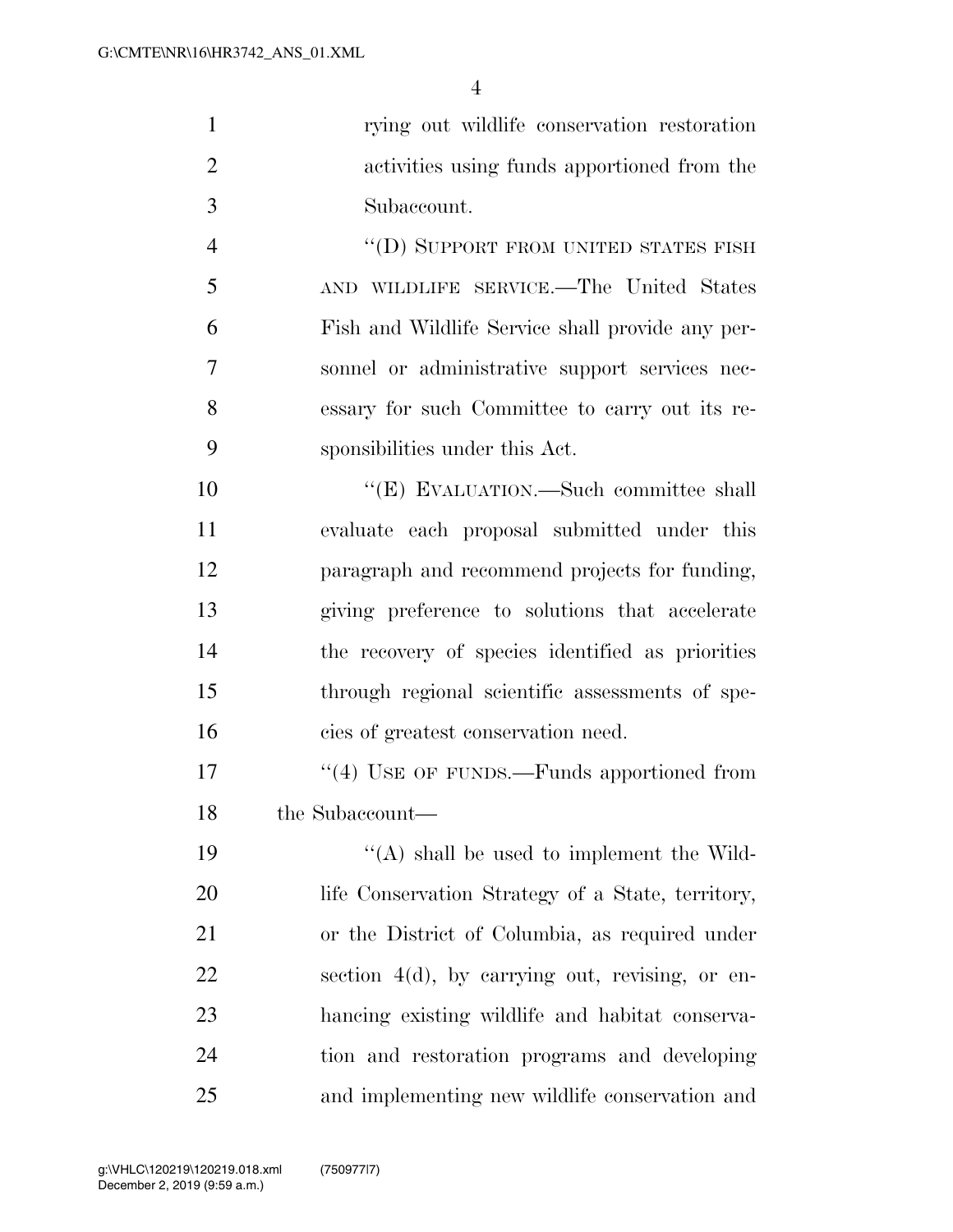| $\mathbf{1}$   | restoration programs to recover and manage           |
|----------------|------------------------------------------------------|
| $\overline{2}$ | species of greatest conservation need and the        |
| 3              | key habitats and plant community types essen-        |
| $\overline{4}$ | tial to the conservation of those species as de-     |
| 5              | termined by the appropriate State fish and           |
| 6              | wildlife department;                                 |
| $\overline{7}$ | $\lq\lq$ (B) shall be used to develop, revise, and   |
| 8              | enhance the Wildlife Conservation Strategy of a      |
| 9              | State, territory, or the District of Columbia, as    |
| 10             | may be required by this Act;                         |
| 11             | $\lq\lq$ (C) shall be used to assist in the recovery |
| 12             | of species found in the State, territory, or the     |
| 13             | District of Columbia that are listed as endan-       |
| 14             | gered species, threatened species, candidate spe-    |
| 15             | cies or species proposed for listing, or species     |
| 16             | petitioned for listing under the Endangered          |
| 17             | Species Act of $1973$ (16 U.S.C. 1531 et seq.)       |
| 18             | or under State law;                                  |
| 19             | $\lq\lq$ (D) may be used for wildlife conservation   |
| 20             | education and wildlife-associated recreation         |
| 21             | projects;                                            |
| 22             | "(E) may be used to manage a species of              |
| 23             | greatest conservation need whose<br>range is         |
| 24             | shared with another State, territory, Indian         |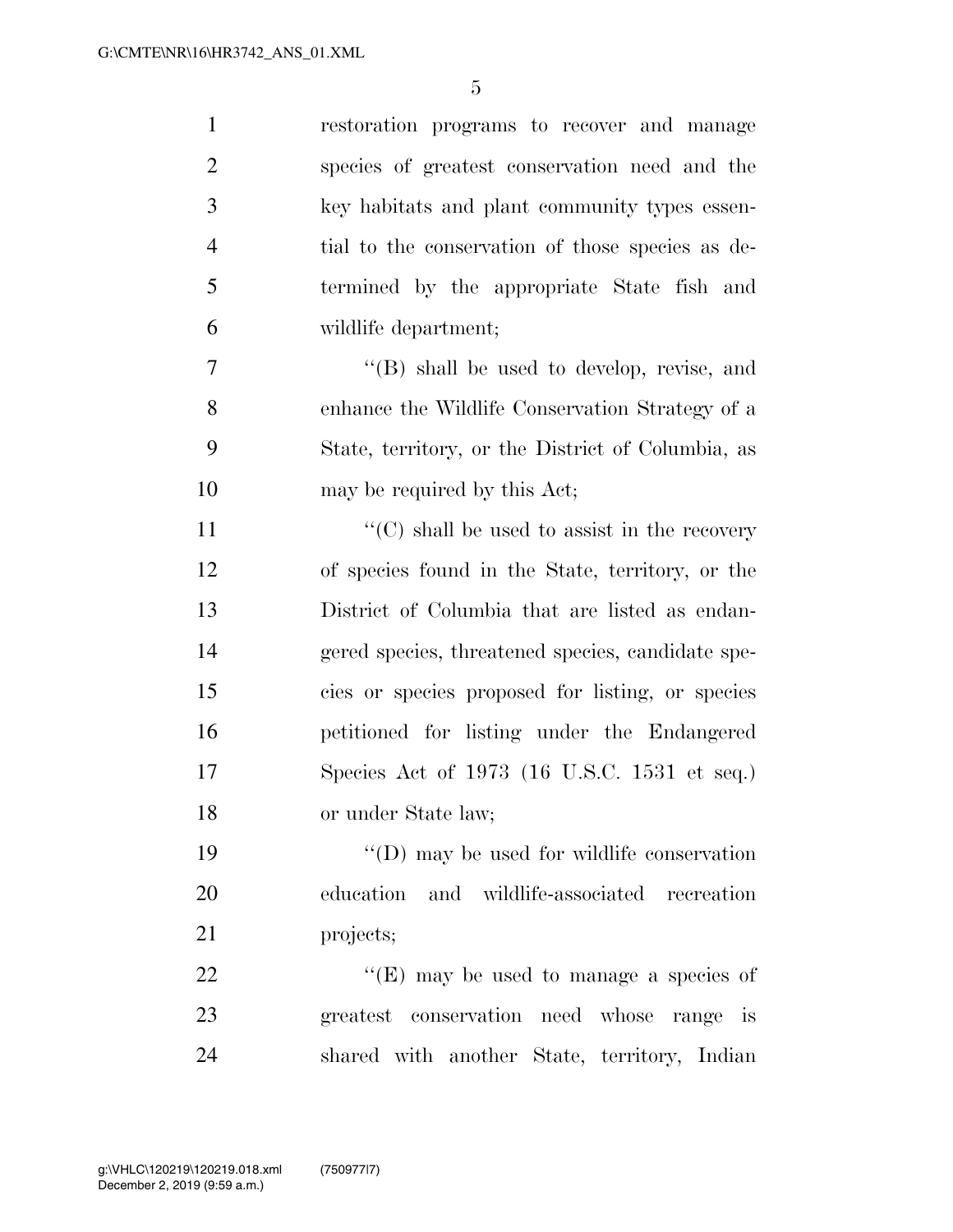| Tribe, or foreign government and for the con- |
|-----------------------------------------------|
| servation of the habitat of such species;     |

 ''(F) may be used to manage, control, and prevent invasive species, disease, and other risks to species of greatest conservation need; and

 $\langle G \rangle$  may be used for law enforcement ac- tivities that are directly related to the protec- tion and conservation of a species of greatest conservation need and the habitat of such spe-cies.

12 <sup>''</sup>(5) MINIMUM REQUIRED SPENDING FOR EN- DANGERED SPECIES RECOVERY.—Not less than an average of 15 percent over a 5-year period of amounts apportioned to a State, territory, or the District of Columbia from the Subaccount shall be used for purposes described in paragraph (4)(C). The Secretary may reduce the minimum requirement of a State, territory, or the District of Columbia on an annual basis if the Secretary determines that the State, territory, or the District of Columbia is meet-22 ing the conservation and recovery needs of all spe-23 cies described in paragraph  $(4)(C)$ .

24 "(6) PUBLIC ACCESS TO PRIVATE LANDS NOT REQUIRED.—Funds apportioned from the Sub-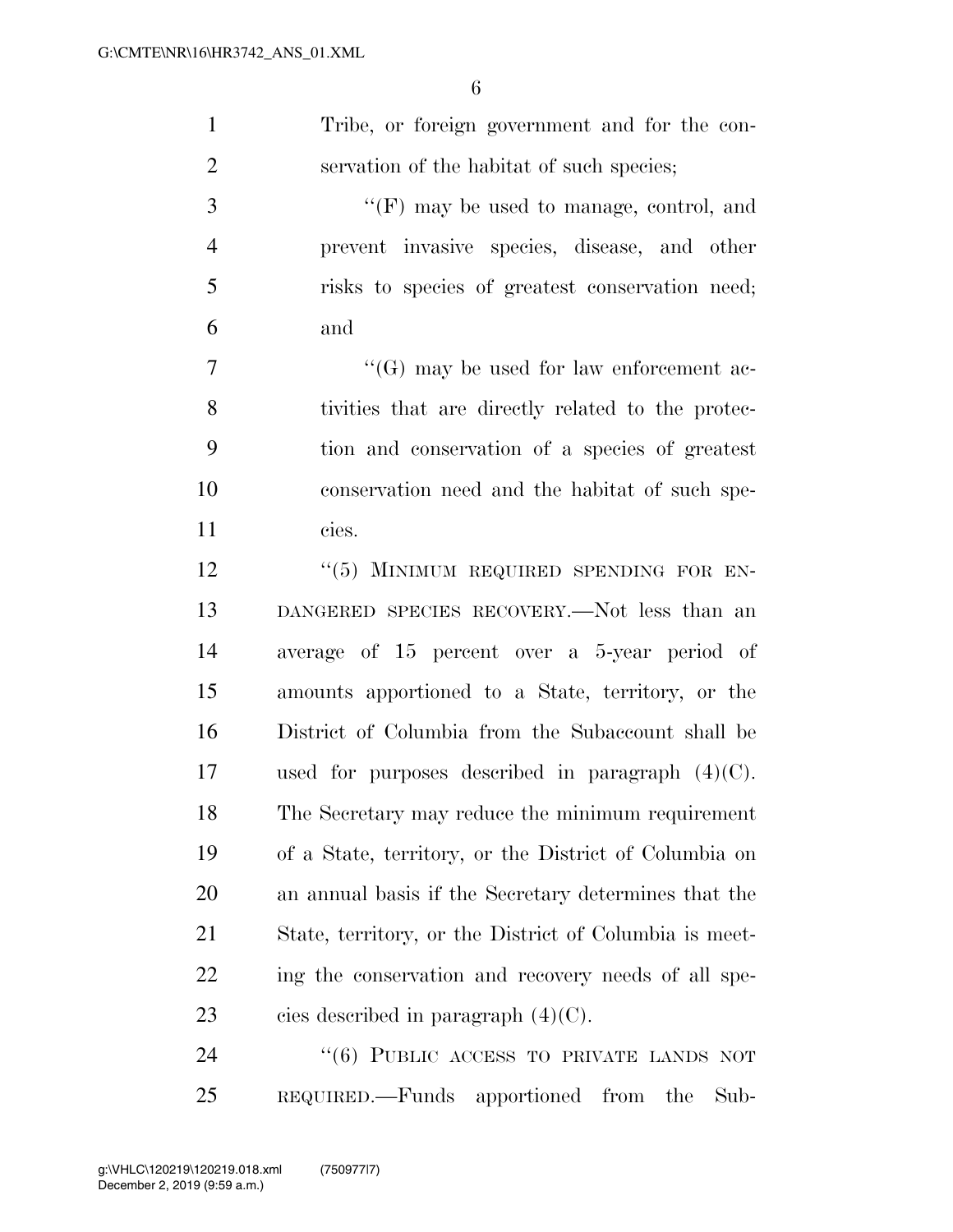| $\mathbf{1}$   | account shall not be conditioned upon the provision     |
|----------------|---------------------------------------------------------|
| $\overline{2}$ | of public access to private lands, waters, or holdings. |
| 3              | "(7) REQUIREMENTS FOR MATCHING FUNDS.-                  |
| $\overline{4}$ | "(A) For the purposes of the non-Federal                |
| 5              | fund matching requirement for a wildlife con-           |
| 6              | servation or restoration program or project             |
| $\overline{7}$ | funded by the Subaccount, a State may use as            |
| 8              | matching non-Federal funds—                             |
| 9              | "(i) funds from Federal agencies                        |
| 10             | other than the Department of the Interior               |
| 11             | and the Department of Agriculture;                      |
| 12             | "(ii) donated private lands<br>and                      |
| 13             | waters, including privately owned ease-                 |
| 14             | ments;                                                  |
| 15             | "(iii) in circumstances described in                    |
| 16             | subparagraph (B), revenue generated                     |
| 17             | through the sale of State hunting and fish-             |
| 18             | ing licenses; and                                       |
| 19             | "(iv) other sources consistent with                     |
| 20             | part 80 of title 50, Code of Federal Regu-              |
| 21             | lations, in effect on the date of enactment             |
| 22             | of the Recovering America's Wildlife Act of             |
| 23             | 2019.                                                   |
| 24             | "(B) Revenue described in subparagraph                  |
| 25             | $(A)(iii)$ may only be used to fulfill the require-     |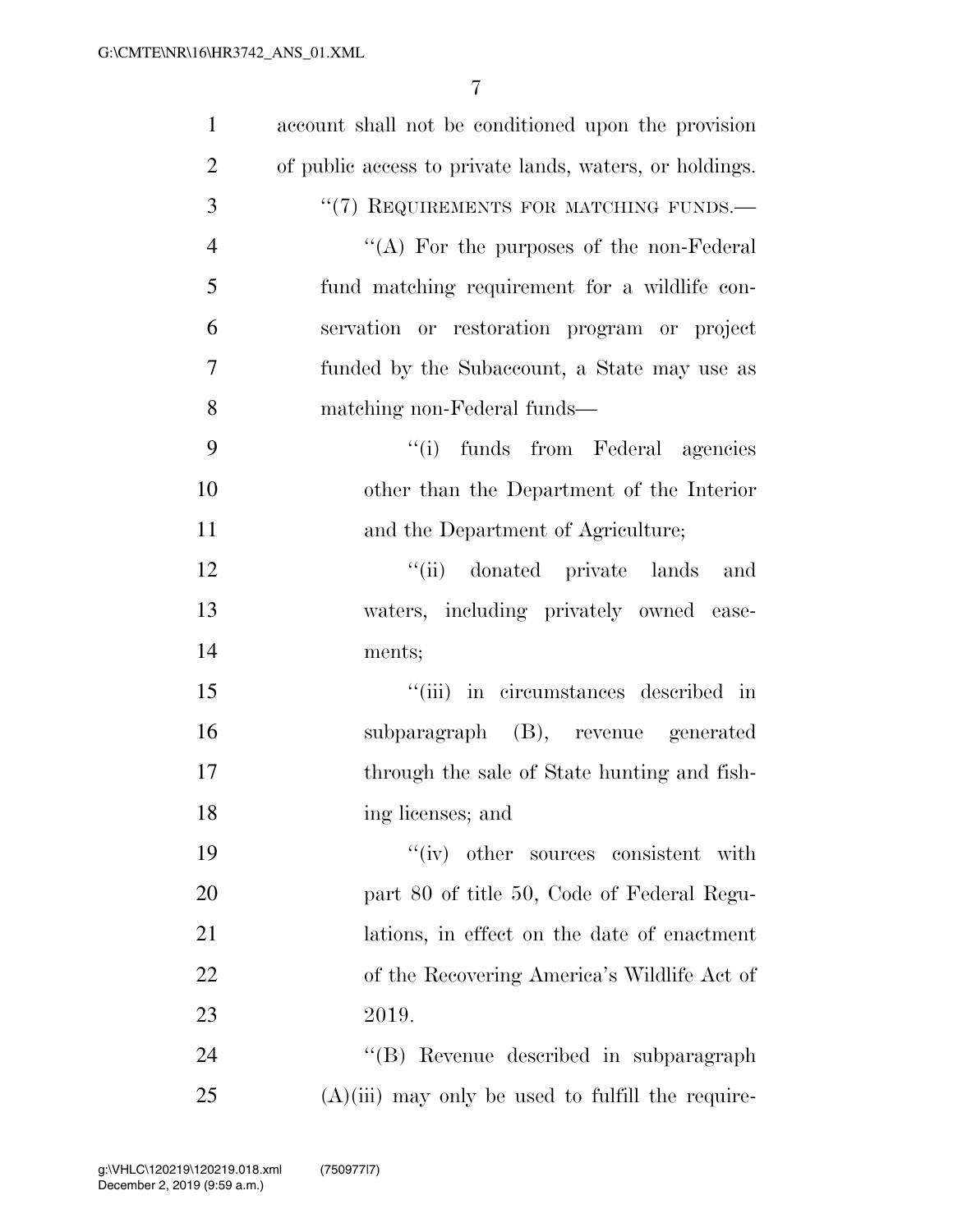ments of such non-Federal fund matching re-

| $\overline{2}$ | quirement if—                                   |
|----------------|-------------------------------------------------|
| 3              | "(i) no Federal funds apportioned to            |
| $\overline{4}$ | the State fish and wildlife department of       |
| 5              | such State from the Wildlife Restoration        |
| 6              | Program or the Sport Fish Restoration           |
| $\overline{7}$ | Program have been reverted because of a         |
| 8              | failure to fulfill such non-Federal fund        |
| 9              | matching requirement by such State dur-         |
| 10             | ing the previous 2 years; and                   |
| 11             | "(ii) the project or program being              |
| 12             | funded benefits the habitat of a hunted or      |
| 13             | fished species and a species of greatest        |
| 14             | conservation need.                              |
| 15             | "(8) DEFINITIONS.—In this subsection, the fol-  |
| 16             | lowing definitions apply:                       |
| 17             | "(A) SPECIES OF GREATEST CONSERVA-              |
| 18             | TION NEED.—The term 'species of greatest con-   |
| 19             | servation need' has the meaning given to it by  |
| 20             | each State fish and wildlife department, with   |
| 21             | respect to funds apportioned to such State.     |
| 22             | "(B) TERRITORY AND TERRITORIES.—The             |
| 23             | terms 'territory' and 'territories' mean<br>the |
| 24             | Commonwealth of Puerto Rico, Guam, Amer-        |
| 25             | ican Samoa, the Commonwealth of the North-      |
|                |                                                 |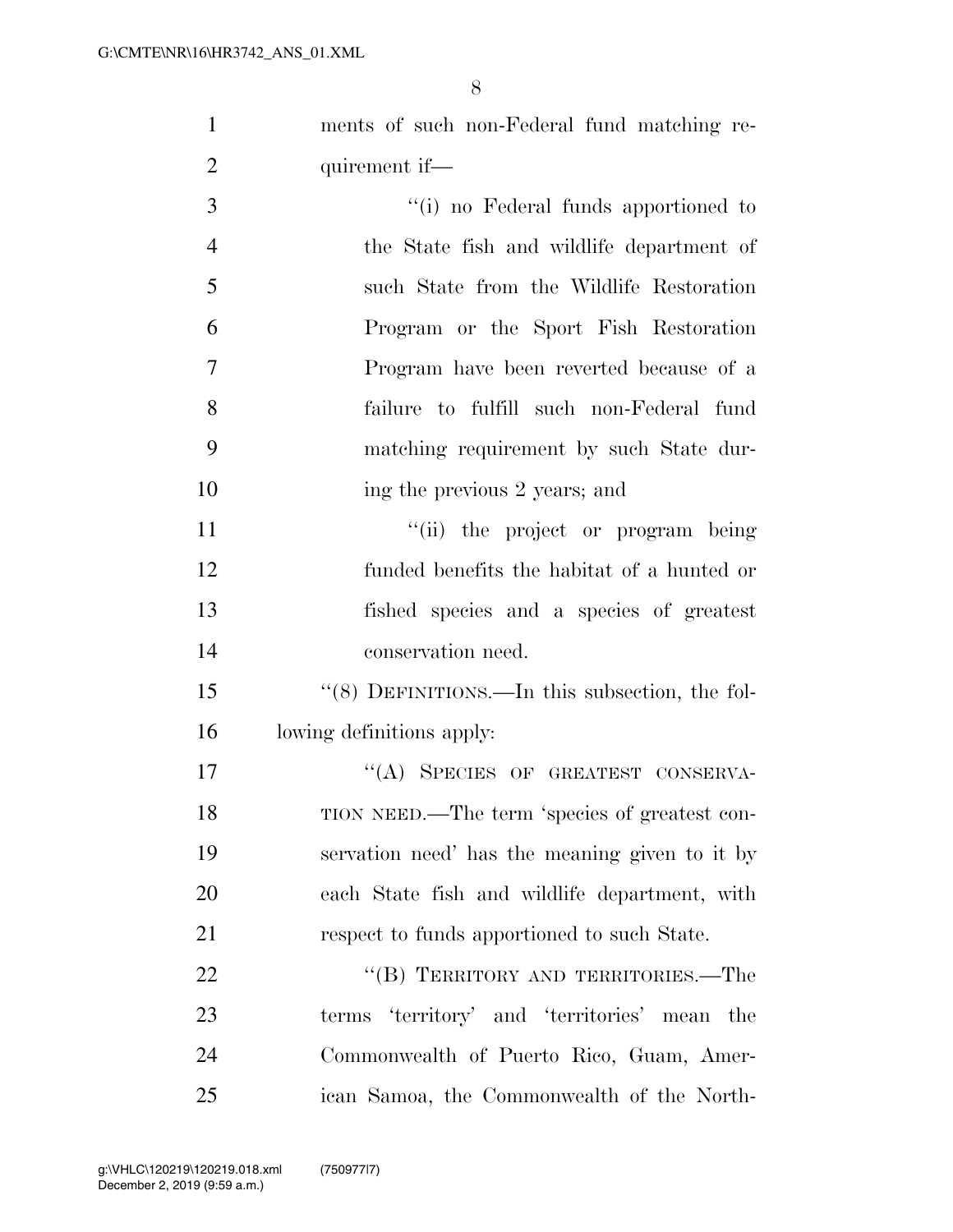ern Mariana Islands, and the United States Virgin Islands.

 ''(C) WILDLIFE.—The term 'wildlife' means any species of wild, freeranging fauna, including fish, and also fauna in captive breed- ing programs the object of which is to reintro- duce individuals of a depleted indigenous spe-cies into previously occupied range.''.

 (b) ALLOCATION AND APPORTIONMENT OF AVAIL- ABLE AMOUNTS.—Section 4 of the Pittman-Robertson Wildlife Restoration Act (16 U.S.C. 669c) is amended—

 (1) by redesignating the second subsection (c), relating to the apportionment of the Wildlife Con- servation and Restoration Account, and subsection (d) as subsections (d) and (e) respectively;

(2) in subsection (d), as redesignated—

- 17 (A) in paragraph  $(1)$ —
- (i) in subparagraph (A), by striking ''to the District of Columbia and to the Commonwealth of Puerto Rico, each'' and 21 inserting "To the District of Columbia"; 22 (ii) in subparagraph (B)—
- 23 (I) by striking "to Guam" and 24 inserting "To Guam"; and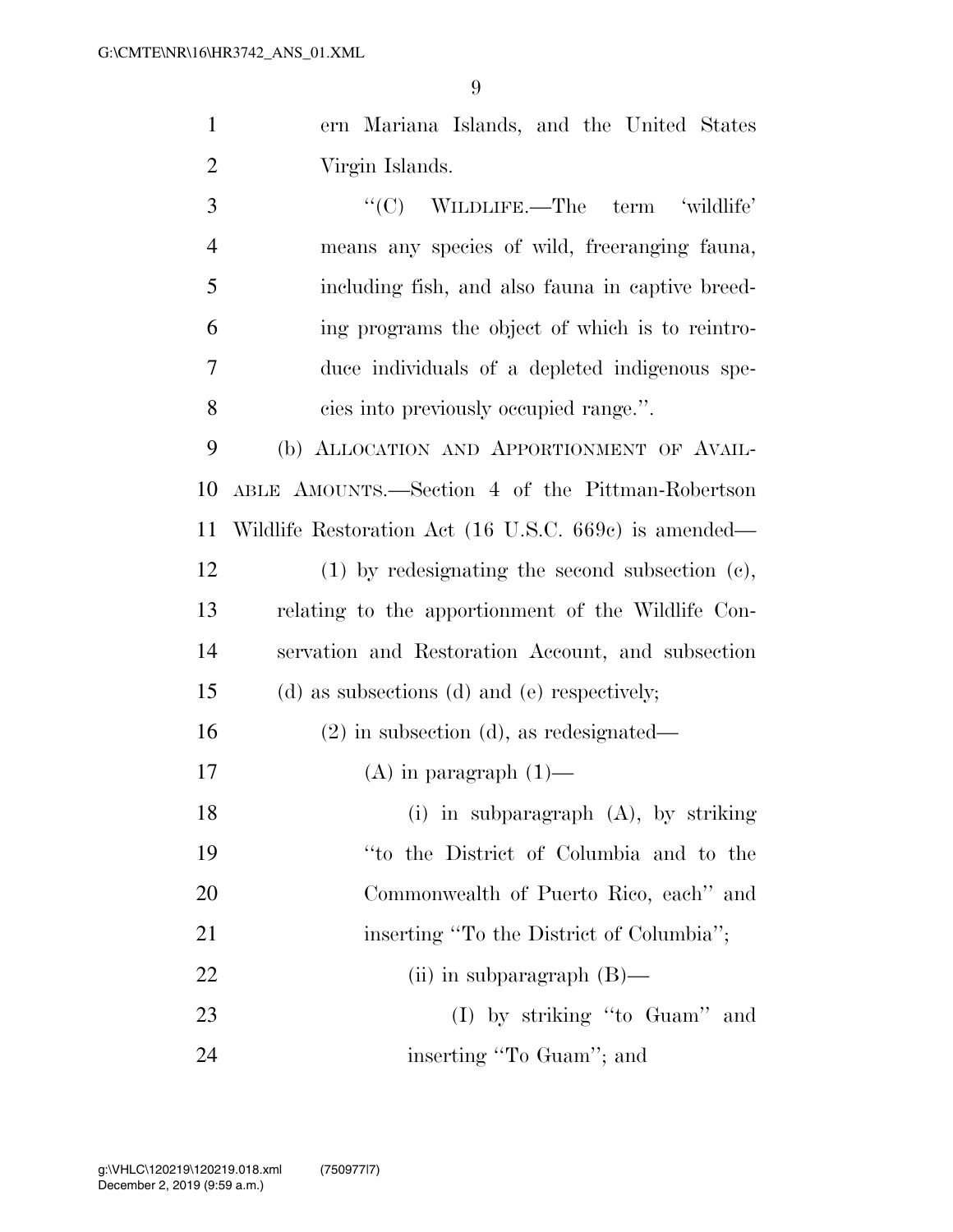| $\mathbf{1}$   | (II) by striking "not more than              |
|----------------|----------------------------------------------|
| $\overline{c}$ | one-fourth of one percent" and insert-       |
| 3              | ing "not less than one-third of one          |
| $\overline{4}$ | percent"; and                                |
| 5              | (iii) by adding at the end the fol-          |
| 6              | lowing:                                      |
| 7              | "(C) To the Commonwealth of Puerto           |
| 8              | Rico, a sum equal to not less than 1 percent |
| 9              | thereof.";                                   |
| 10             | (B) in paragraph $(2)(A)$ —                  |
| 11             | (i) by amending clause (i) to read as        |
| 12             | follows:                                     |
| 13             | "(i) one-half of which is based on the       |
| 14             | ratio to which the land and water area of    |
| 15             | such State bears to the total land and       |
| 16             | water area of all such States;";             |
| 17             | $(ii)$ in clause $(ii)$ —                    |
| 18             | (I) by striking "two-thirds" and             |
| 19             | inserting "one-quarter"; and                 |
| 20             | (II) by striking the period and              |
| 21             | inserting "; and"; and                       |
| 22             | (iii) by adding at the end the fol-          |
| 23             | lowing:                                      |
| 24             | "(iii) one-quarter of which is based         |
| 25             | upon the ratio to which the number of        |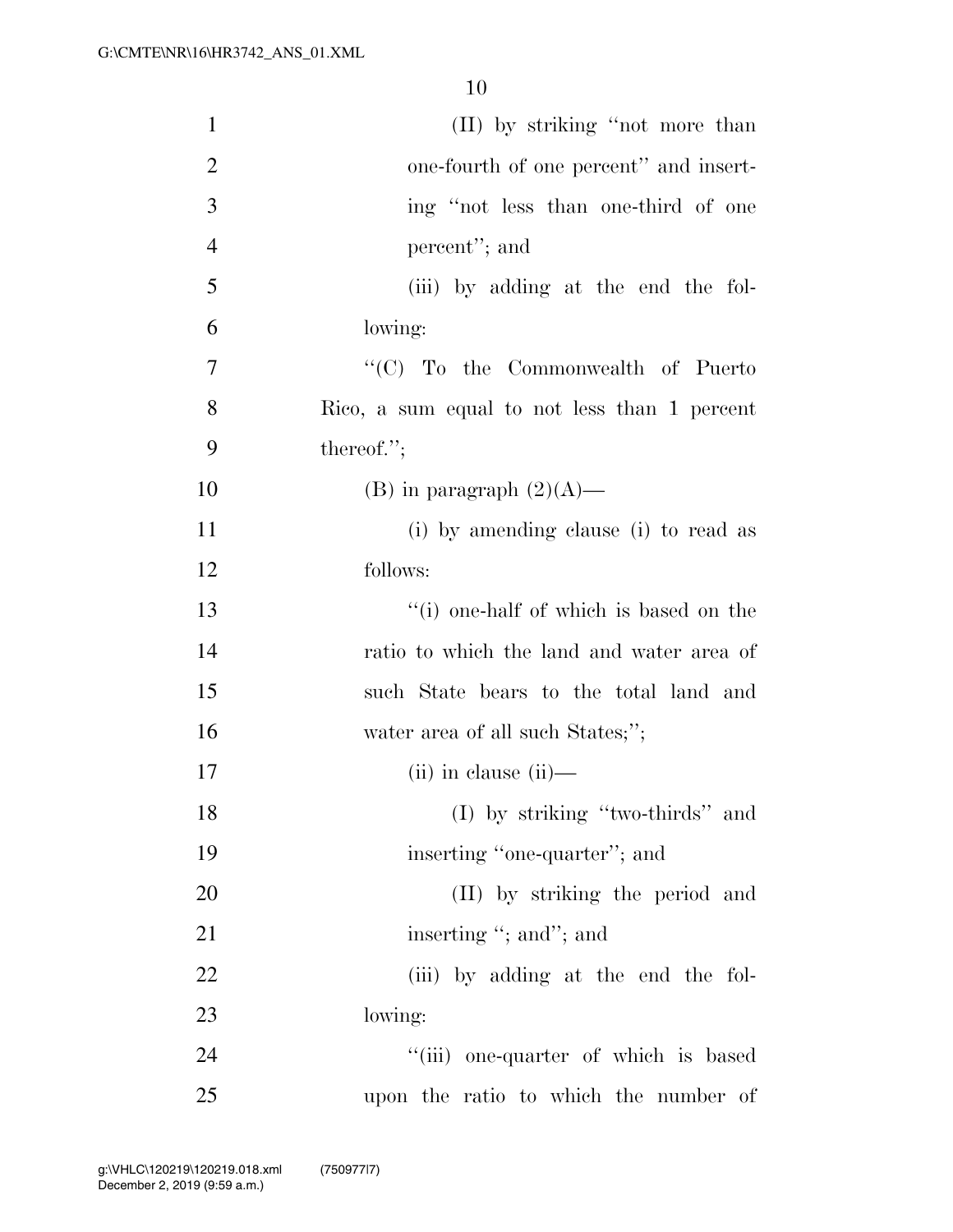| $\mathbf{1}$   | vertebrate and invertebrate species listed                 |
|----------------|------------------------------------------------------------|
| $\overline{2}$ | as endangered or threatened under the En-                  |
| 3              | dangered Species Act of 1973 (15 U.S.C.                    |
| $\overline{4}$ | 1531 et seq.) in such State bears to the                   |
| 5              | total number of such species listed in all                 |
| 6              | such States."; and                                         |
| 7              | $(C)$ in paragraph $(3)$ , by striking "3 per-             |
| 8              | cent" and inserting "1.85 percent";                        |
| 9              | (3) by amending subsection (e)(4)(B), as redes-            |
| 10             | ignated, to read as follows:                               |
| 11             | "(B) Not more than an average of $15$ per-                 |
| 12             | cent over a 5-year period of amounts appor-                |
| 13             | tioned to each State under this section for a              |
| 14             | State's wildlife conservation and restoration              |
| 15             | program may be used for wildlife conservation              |
| 16             | education and wildlife-associated recreation.";            |
| 17             | and                                                        |
| 18             | $(4)$ by adding at the end following:                      |
| 19             | "(f) MINIMIZATION OF PLANNING AND REPORT-                  |
| 20             | ING.—Nothing in this Act shall be interpreted to require   |
| 21             | a State to create a comprehensive strategy related to con- |
| 22             | servation education or outdoor recreation.                 |
| 23             | "(g) ACCOUNTABILITY.—Not more than one year                |
| 24             | after the date of enactment of the Recovering America's    |
|                | 25 Wildlife Act of 2019 and every 3 years thereafter, each |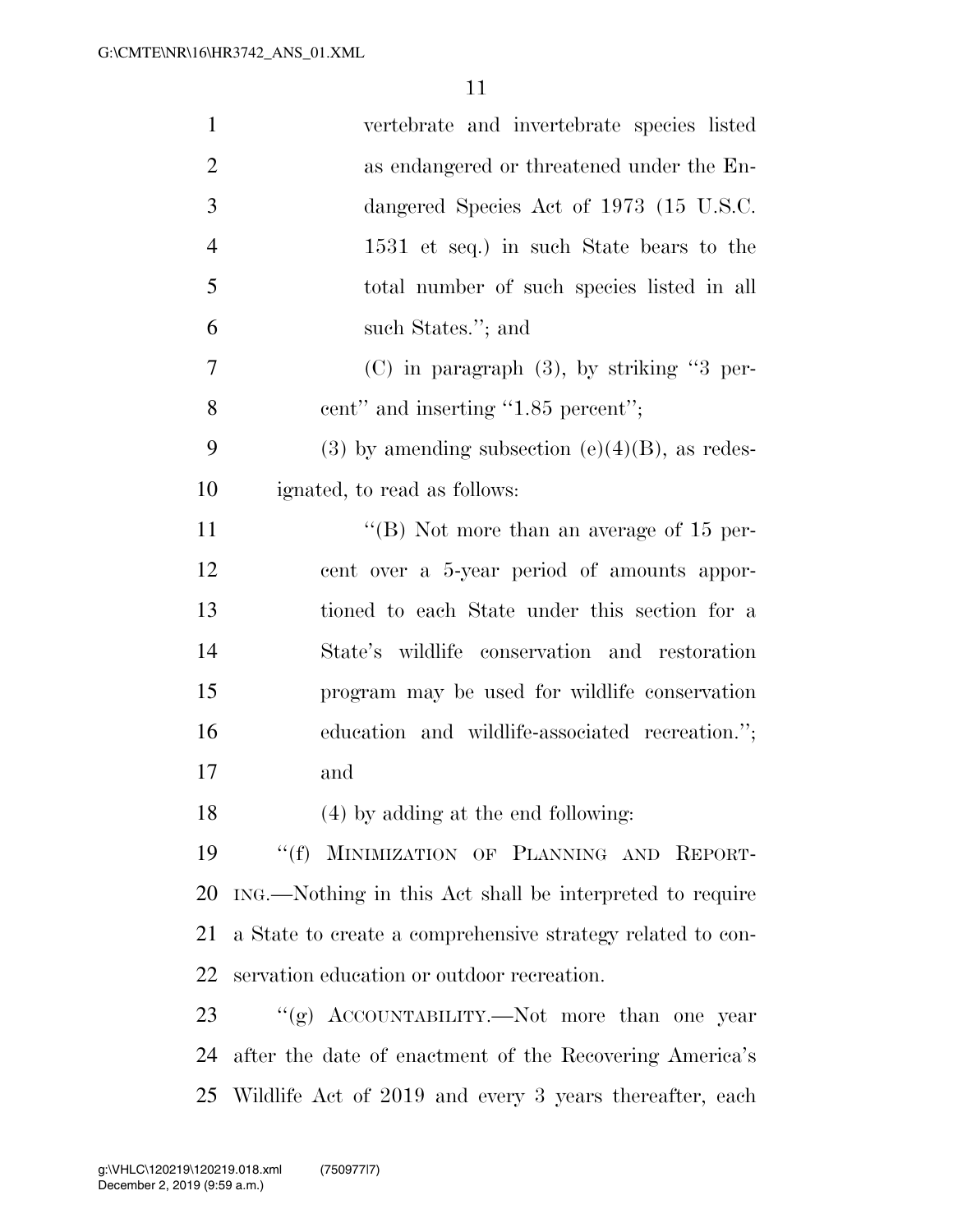State fish and wildlife department shall submit a 3-year work plan and budget for implementing its Wildlife Con- servation Strategy and a report describing the results de- rived from activities accomplished under subsection (c)(4) during the previous 3 years to— ''(1) the Committee on Environment and Public Works of the Senate; 8 ''(2) the Committee on Natural Resources of the House of Representatives; and ''(3) the United States Fish and Wildlife Serv- ice.''. **SEC. 102. TECHNICAL AMENDMENTS.**  (a) DEFINITIONS.—Section 2 of the Pittman-Robert- son Wildlife Restoration Act (16 U.S.C. 669a) is amend- ed— 16 (1) by striking paragraph  $(5)$ ; (2) by redesignating paragraphs (6) through (9) as paragraphs (5) through (8), respectively; and (3) in paragraph (6), as redesignated by para- graph (2), by inserting ''Indian Tribes, academic in- stitutions,'' before ''wildlife conservation organiza- tions''. (b) CONFORMING AMENDMENTS.—The Pittman-Rob- ertson Wildlife Restoration Act (16 U.S.C. 669a et seq.) is amended—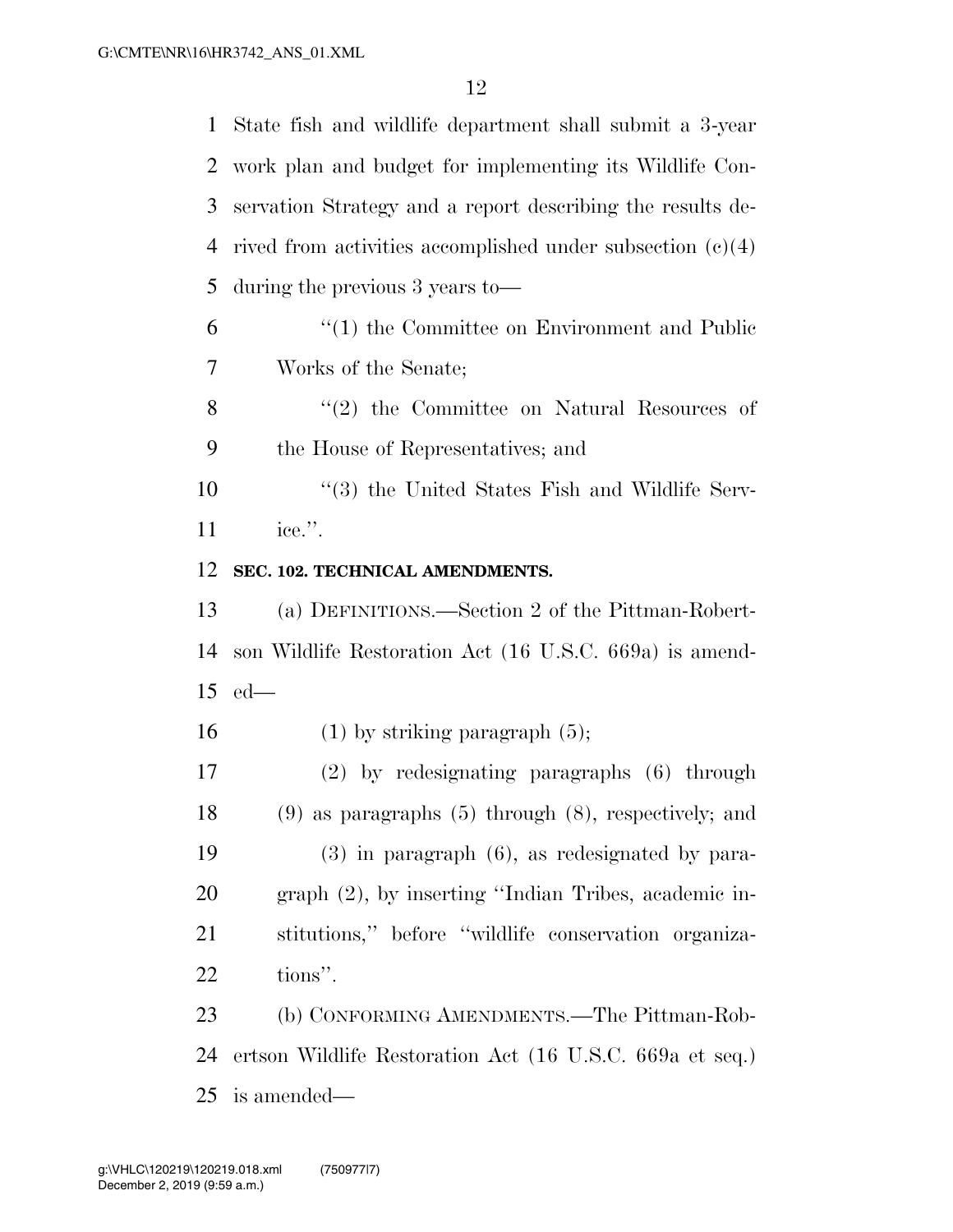| $\mathbf{1}$   | $(1)$ in section 3—                             |
|----------------|-------------------------------------------------|
| $\overline{2}$ | $(A)$ in subsection $(a)$ —                     |
| 3              | (i) by striking $\lq(1)$ An amount equal        |
| $\overline{4}$ | to" and inserting "An amount equal to";         |
| 5              | and                                             |
| 6              | (ii) by striking paragraph $(2)$ ;              |
| $\overline{7}$ | $(B)$ in subsection $(c)$ —                     |
| 8              | $(i)$ in paragraph $(9)$ , as redesignated      |
| 9              | by section $101(a)(1)$ , by striking "or an     |
| 10             | Indian tribe"; and                              |
| 11             | $(iii)$ in paragraph $(10)$ , as redesignated   |
| 12             | by section $101(a)(1)$ , by striking "Wildlife" |
| 13             | Conservation and Restoration Account"           |
| 14             | and inserting "Subaccount"; and                 |
| 15             | (C) in subsection (d), by striking "Wildlife"   |
| 16             | Conservation and Restoration Account" and in-   |
| 17             | serting "Subaccount";                           |
| 18             | $(2)$ in section 4 (16 U.S.C. 669c)—            |
| 19             | $(A)$ in subsection $(d)$ , as redesignated—    |
| 20             | (i) in the heading, by striking $"AC$ -         |
| 21             | COUNT"<br>"SUB-<br>and<br>inserting             |
| 22             | ACCOUNT"; and                                   |
| 23             | (ii) by striking "Account" each place           |
| 24             | it appears and inserting "Subaccount";          |
| 25             | and                                             |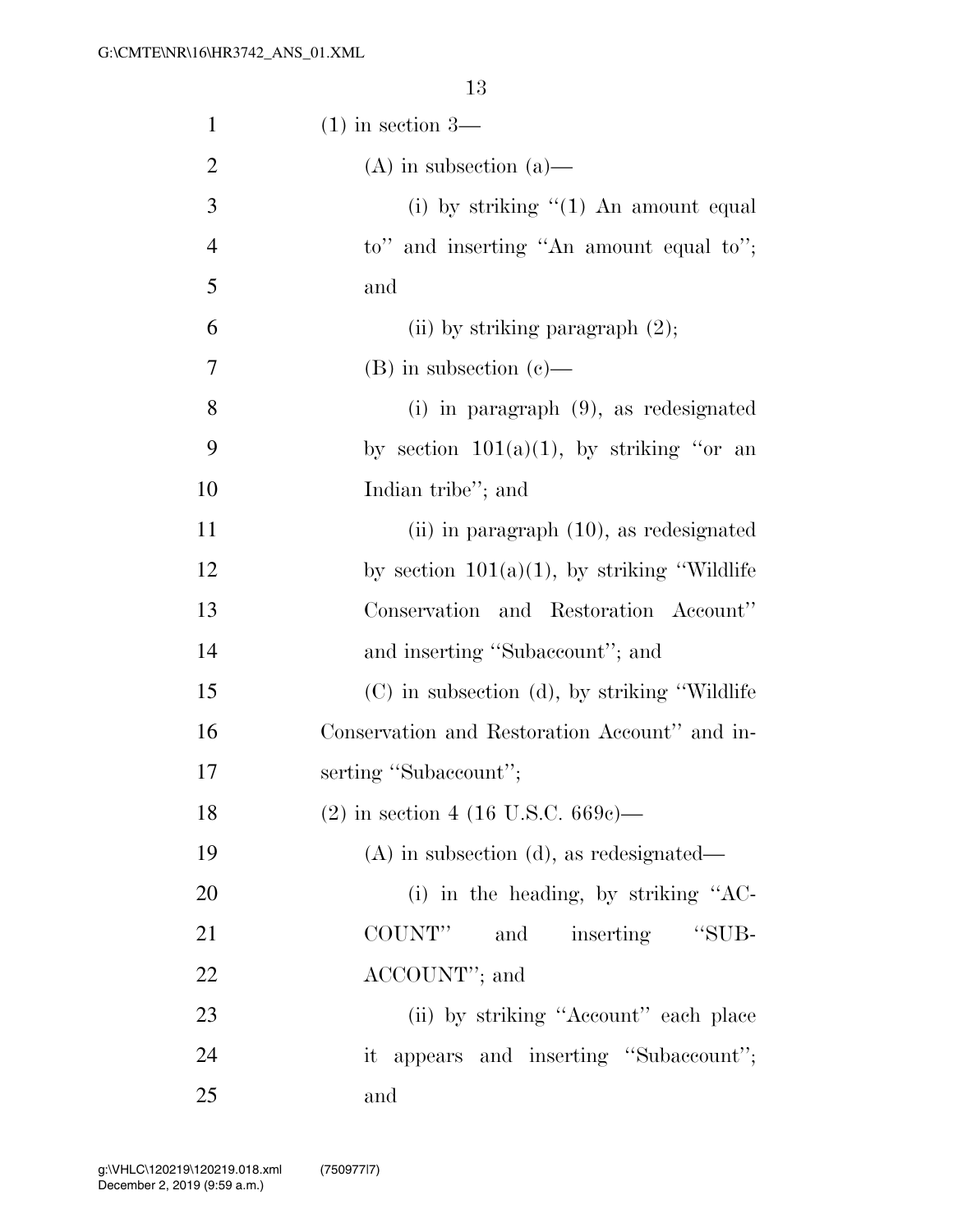1 (B) in subsection (e)(1), as redesignated,

| $\mathbf{2}$   | by striking "Account" and inserting "Sub-                     |
|----------------|---------------------------------------------------------------|
| 3              | account"; and                                                 |
| $\overline{4}$ | $(3)$ in section 8 (16 U.S.C. 669g), in subsection            |
| 5              | (a), by striking "Account" and inserting "Sub-                |
| 6              | account".                                                     |
| 7              | SEC. 103. SAVINGS CLAUSE.                                     |
| 8              | The Pittman-Robertson Wildlife Restoration Act (16)           |
| 9              | U.S.C. $669$ et seq.) is amended—                             |
| 10             | $(1)$ by redesignating section 13 as section 15;              |
| 11             | and                                                           |
| 12             | $(2)$ by inserting after section 12 the following:            |
| 13             | "SEC. 13. SAVINGS CLAUSE.                                     |
| 14             | "Nothing in this Act shall be construed to enlarge            |
| 15             | or diminish the authority, jurisdiction, or responsibility of |
| 16             | a State to manage, control, or regulate fish and wildlife     |
| 17             | under the law and regulations of the State on lands and       |
| 18             | waters within the State, including on Federal lands and       |
| 19             | waters.                                                       |
| 20             | "SEC. 14. STATUTORY CONSTRUCTION WITH RESPECT TO              |
| 21             | ALASKA.                                                       |
| 22             | "If any conflict arises between any provision of this         |
| 23             | Act and any provision of the Alaska National Interest         |
|                | 24 Lands Conservation Act (Public Law 46–487, 16 U.S.C.       |
|                |                                                               |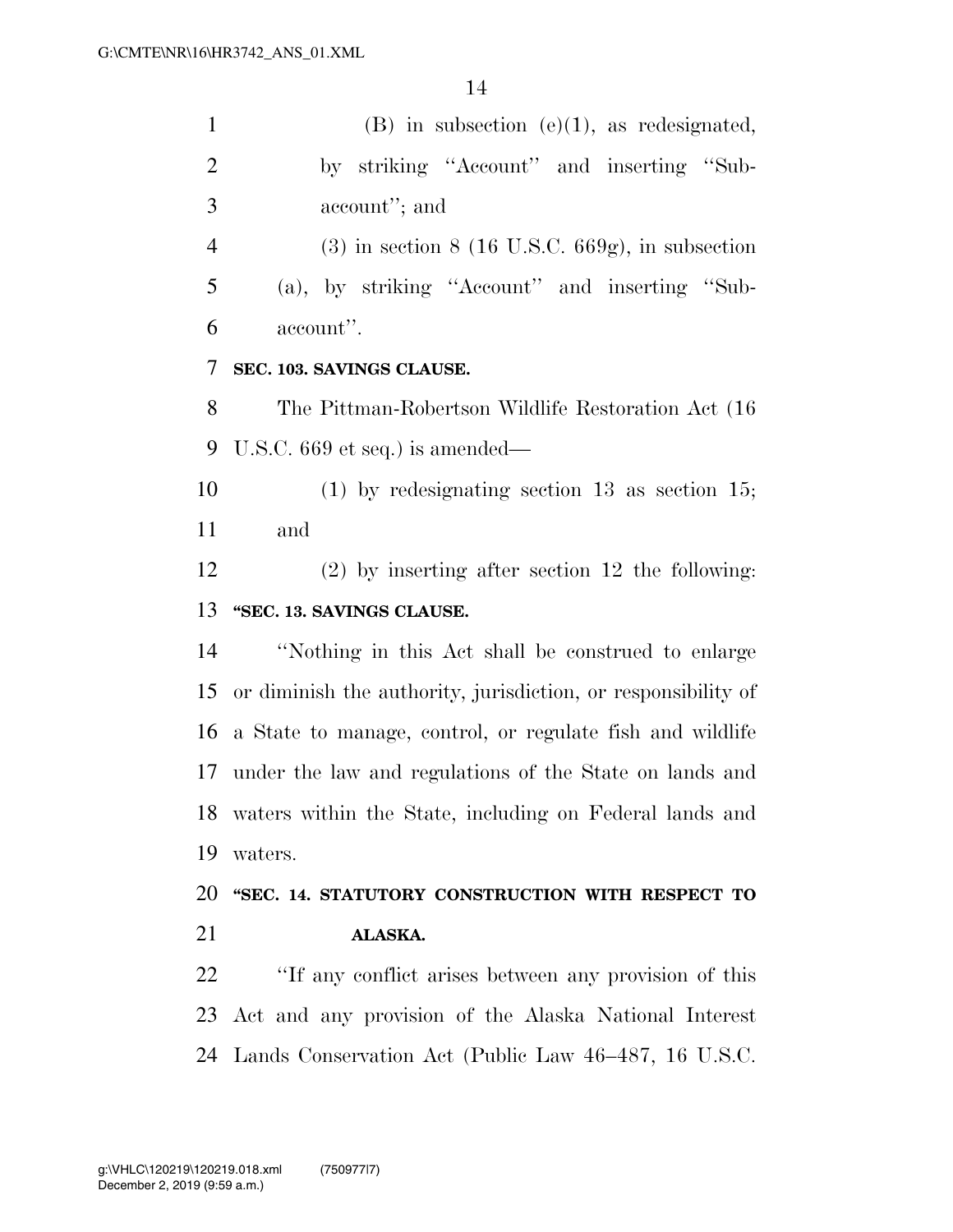3101 et seq.), then the provision in the Alaska National Interest Lands Conservation Act shall prevail.''.

#### **SEC. 104. EXCLUSION FROM PAYGO SCORECARDS.**

 (a) STATUTORY PAY-AS-YOU-GO SCORECARDS.—The budgetary effects of this Act shall not be entered on any PAYGO scorecard maintained pursuant to section 4(d) of the Statutory Pay-As-You-Go Act of 2010.

 (b) SENATE PAYGO SCORECARDS.—The budgetary effects of this Act shall not be entered on any PAYGO scorecard maintained for purposes of section 4106 of H. Con. Res. 71 (115th Congress), the concurrent resolution on the budget for fiscal year 2018.

## **TITLE II—TRIBAL WILDLIFE CONSERVATION AND RES-TORATION**

#### **SEC. 201. INDIAN TRIBES.**

(a) DEFINITIONS.—In this section—

 (1) ACCOUNT.—The term ''Account'' means the Tribal Wildlife Conservation and Restoration Ac-20 count established by subsection  $(b)(1)$ .

 (2) INDIAN TRIBE.—The term ''Indian Tribe'' has the meaning given such term in section 4 of the Indian Self-Determination and Education Assistance Act (25 U.S.C. 5304).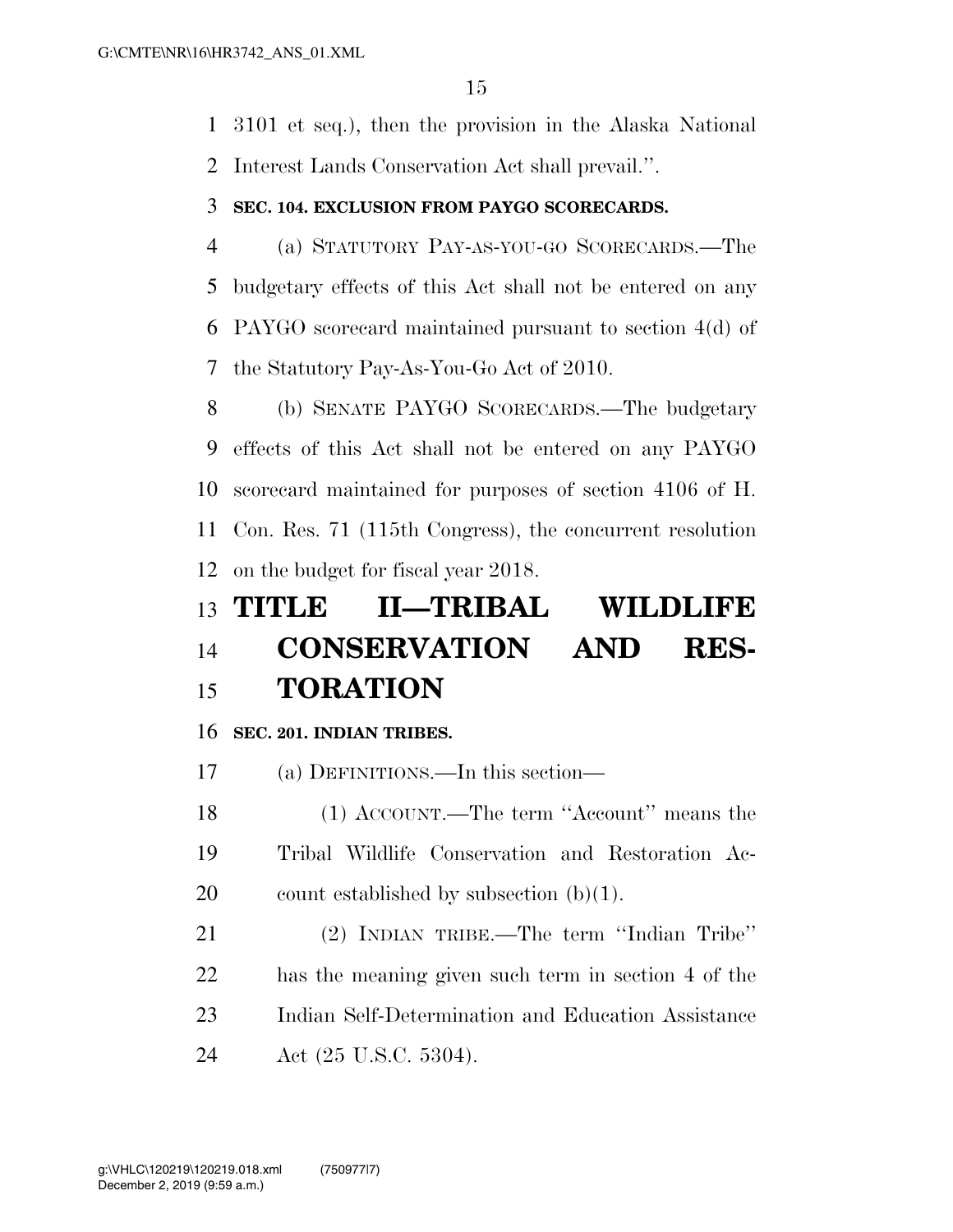| $\mathbf{1}$   | (3) SECRETARY.—The term "Secretary" means                |
|----------------|----------------------------------------------------------|
| $\overline{2}$ | the Secretary of the Interior.                           |
| 3              | (4) TRIBAL SPECIES OF GREATEST CONSERVA-                 |
| $\overline{4}$ | TION NEED.—The term "Tribal species of greatest          |
| 5              | conservation need" means any species identified by       |
| 6              | an Indian Tribe as requiring conservation manage-        |
| 7              | ment because of declining population, habitat loss,      |
| 8              | or other threats, or because of their biological or cul- |
| 9              | tural importance to such Tribe.                          |
| 10             | (5) WILDLIFE.—The term "wildlife" means—                 |
| 11             | $(A)$ any species of wild flora or fauna in-             |
| 12             | cluding fish and marine mammals;                         |
| 13             | (B) flora or fauna in a captive breeding,                |
| 14             | rehabilitation, and holding or quarantine pro-           |
| 15             | gram, the object of which is to reintroduce indi-        |
| 16             | viduals of a depleted indigenous species into            |
| 17             | previously occupied range or to maintain a spe-          |
| 18             | cies for conservation purposes; and                      |
| 19             | (C) does not include game farm animals.                  |
| 20             | (b) TRIBAL WILDLIFE CONSERVATION AND RES-                |
| 21             | <b>TORATION ACCOUNT.—</b>                                |
| 22             | $(1)$ IN GENERAL.—There is established in the            |
| 23             | Treasury an account to be known as the "Tribal"          |
| 24             | Wildlife Conservation and Restoration Account".          |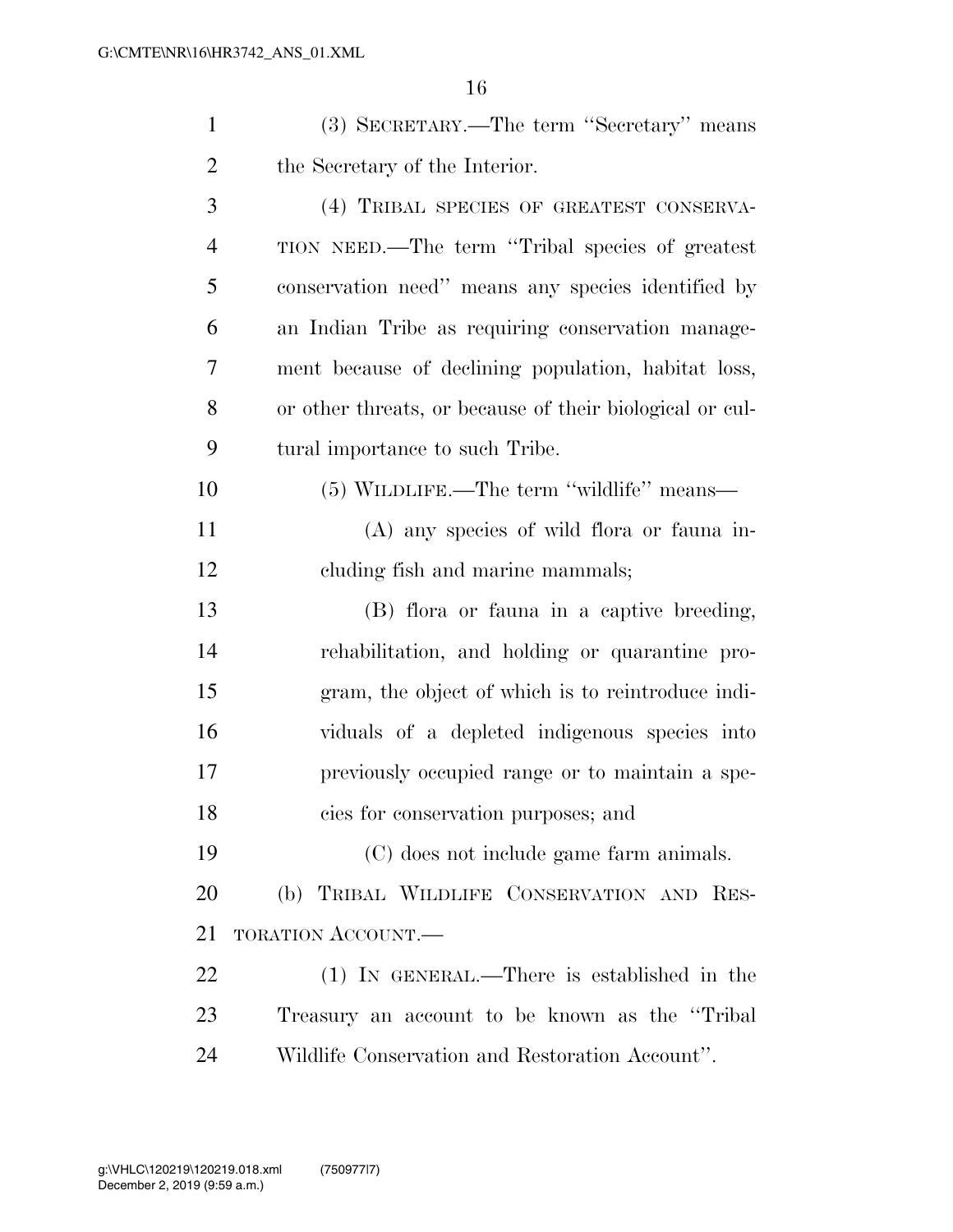(2) AVAILABILITY.—Amounts in the Account shall be available for each fiscal year without further appropriation for apportionment in accordance with this title.

 (3) DEPOSITS.—Beginning in fiscal year 2020, and each fiscal year thereafter, the Secretary of the Treasury shall transfer \$97,500,000 to the Account. (c) DISTRIBUTION OF FUNDS TO INDIAN TRIBES.— Each fiscal year, the Secretary of the Treasury shall de- posit funds into the Account and distribute such funds through a noncompetitive application process according to guidelines and criteria determined by the Secretary of the Interior, acting through the Director of the Bureau of In- dian Affairs, in consultation with Indian Tribes. Such funds shall remain available until expended.

 (d) WILDLIFE MANAGEMENT RESPONSIBILITIES.— The distribution guidelines and criteria described in sub- section (c) shall be based, in part, upon Indian Tribes' wildlife management responsibilities.

20 (e) USE OF FUNDS.—

 (1) IN GENERAL.—Except as provided in para- graph (2), the Secretary may distribute funds from the Account to an Indian Tribe for any of the fol-lowing purposes: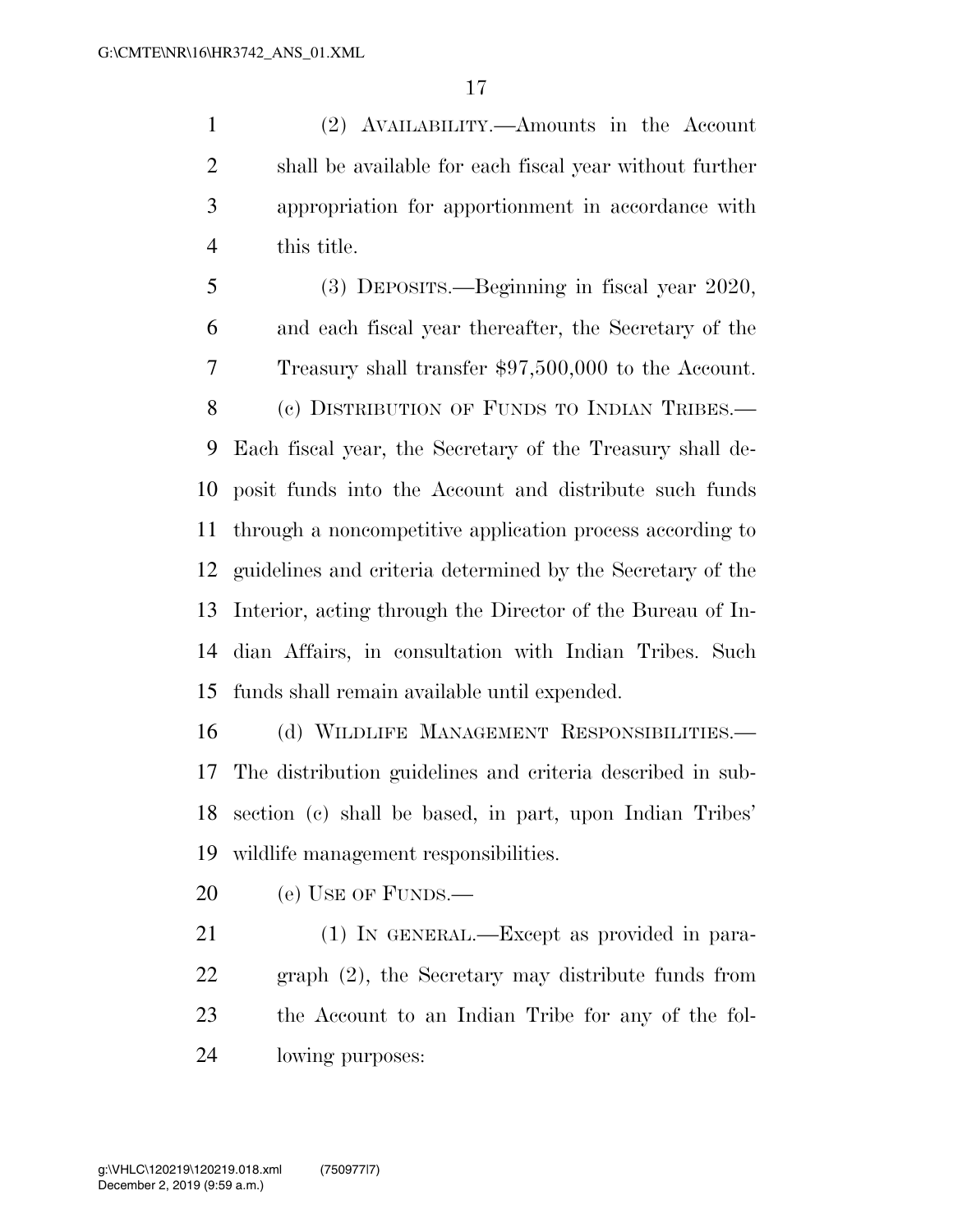| $\mathbf{1}$   | (A) To develop, carry out, revise, or en-        |
|----------------|--------------------------------------------------|
| $\overline{2}$ | hance wildlife conservation and restoration pro- |
| 3              | grams to manage Tribal species of greatest con-  |
| $\overline{4}$ | servation need and the habitats of such species  |
| 5              | as determined by the Indian Tribe.               |
| 6              | (B) To assist in the recovery of species         |
| 7              | listed as an endangered or threatened species    |
| 8              | under the Endangered Species Act of 1973 (16)    |
| 9              | U.S.C. 1531 et seq.).                            |
| 10             | (C) For wildlife conservation education and      |
| 11             | wildlife-associated recreation projects.         |
| 12             | (D) To manage a Tribal species of greatest       |
| 13             | conservation need and the habitat of such spe-   |
| 14             | cies, the range of which may be shared with a    |
| 15             | foreign country, State, or other Indian Tribe.   |
| 16             | (E) To manage, control, and prevent              |
| 17             | invasive species as well as diseases and other   |
| 18             | risks to wildlife.                               |
| 19             | (F) For law enforcement activities that are      |
| 20             | directly related to the protection and conserva- |
| 21             | tion of wildlife.                                |
| 22             | (G) To develop, revise, and implement            |
| 23             | comprehensive wildlife conservation strategies   |
| 24             | and plans for such Tribe.                        |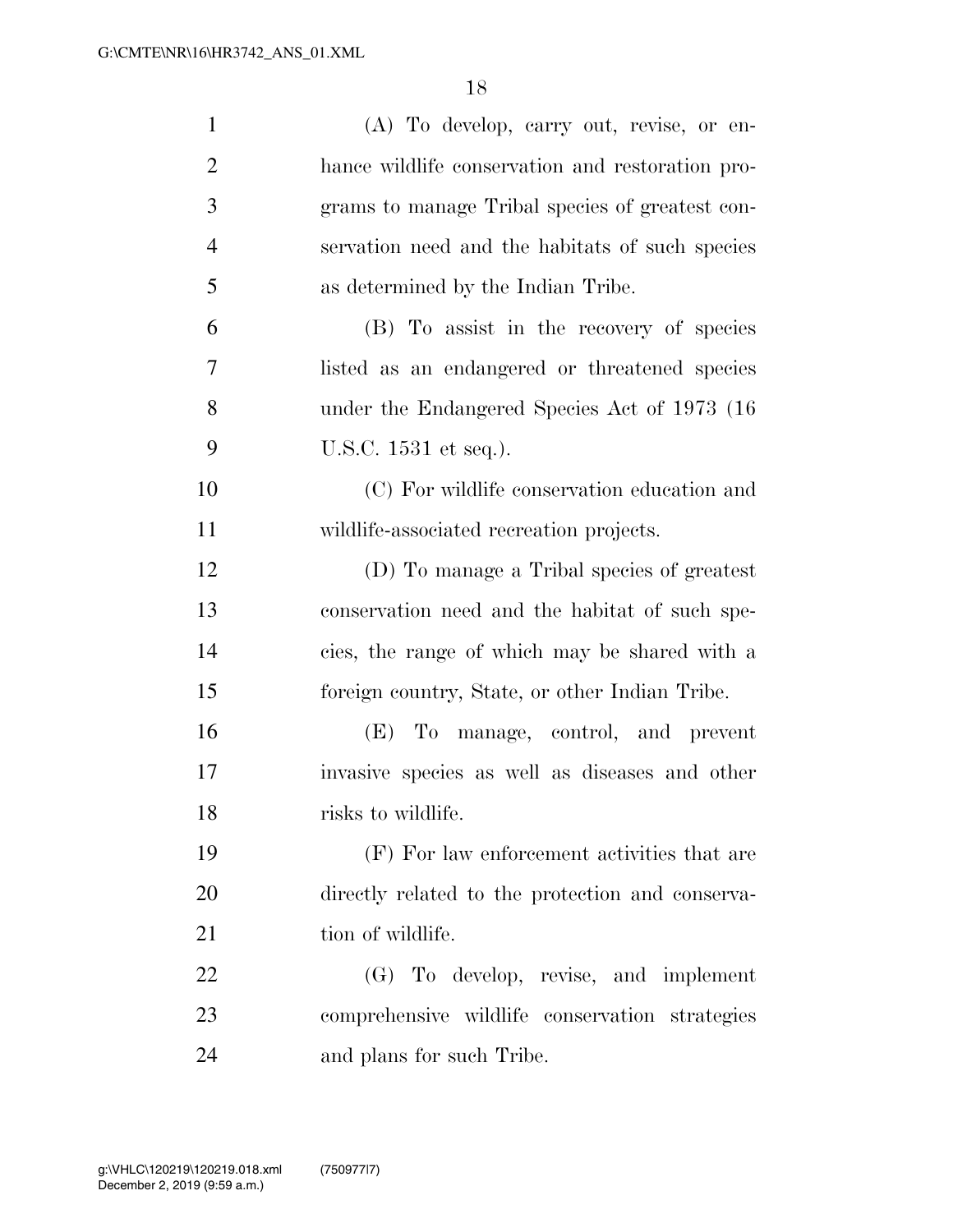| $\mathbf{1}$   | (H) For the hiring and training of wildlife        |
|----------------|----------------------------------------------------|
| $\overline{2}$ | conservation and restoration program staff.        |
| 3              | (2) CONDITIONS ON THE USE OF FUNDS.—               |
| $\overline{4}$ | (A) REQUIRED USE OF FUNDS.—In order                |
| 5              | to be eligible to receive funds under subsection   |
| 6              | (c), a Tribe's application must include a pro-     |
| 7              | posal to use funds for at least one of the pur-    |
| 8              | poses described in subparagraphs $(A)$ and $(B)$   |
| 9              | of paragraph $(1)$ .                               |
| 10             | (B) IMPERILED SPECIES RECOVERY.—In                 |
| 11             | distributing funds under this section, the Sec-    |
| 12             | retary shall distribute not less than 15 percent   |
| 13             | of the total funds distributed to proposals to     |
| 14             | fund the recovery of a species, subspecies, or     |
| 15             | distinct population segment listed as a threat-    |
| 16             | ened species, endangered species, or candidate     |
| 17             | species under the Endangered Species Act of        |
| 18             | 1973 (16 U.S.C. 1531 et seq.) or Tribal law.       |
| 19             | (C) LIMITATION.—In distributing funds              |
| 20             | under this section, the Secretary shall distribute |
| 21             | not more than 15 percent of all funds distrib-     |
| 22             | uted under this section for the purpose de-        |
| 23             | scribed in paragraph $(1)(C)$ .                    |